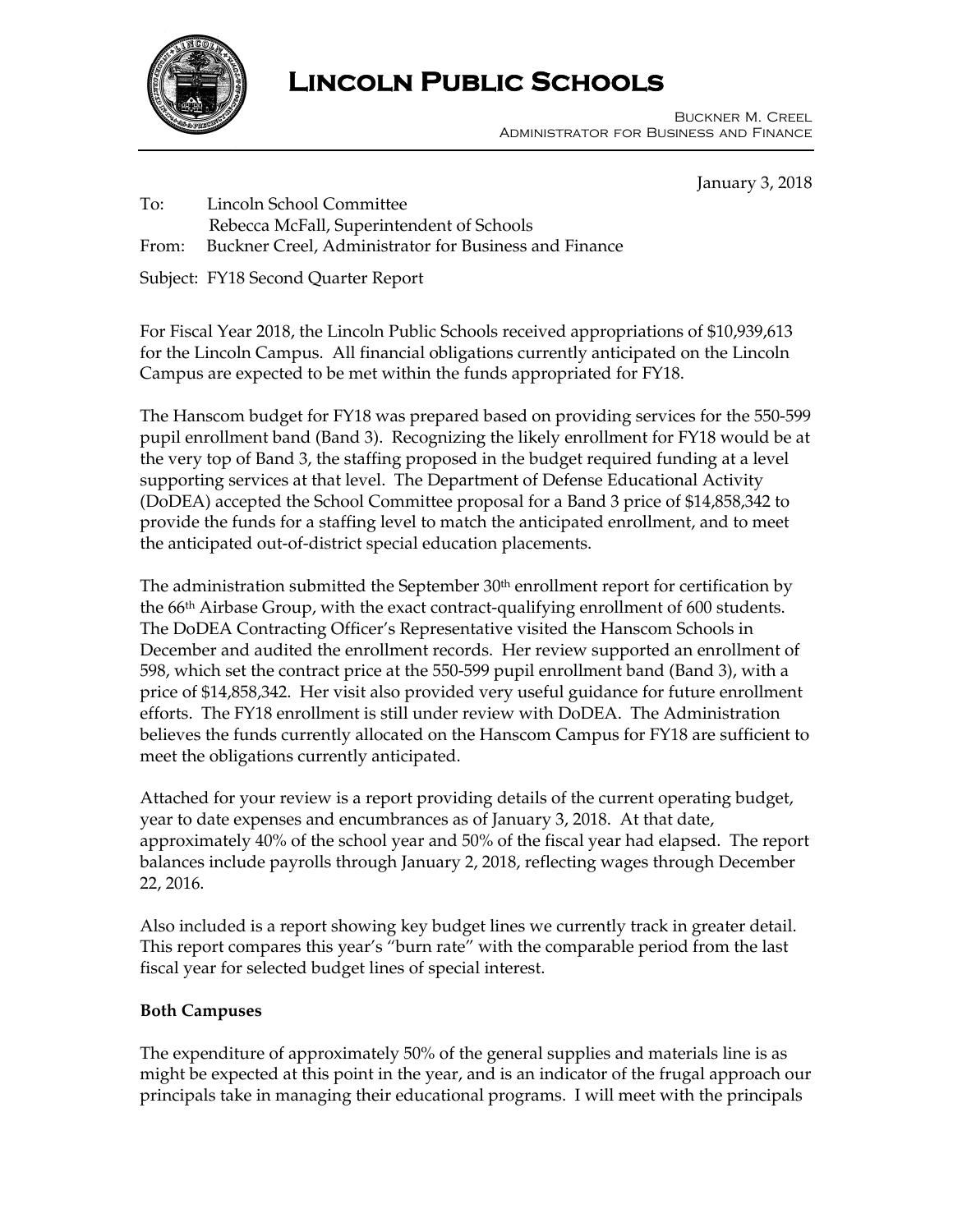and Central Office administrators later this month or early in February to verify that they can meet their program needs, with the available funds, within the plan dates, and will discuss their plans for the remainder of the year.

The Special Education out-of-district (OOD) tuitions on both campuses anticipated for the remainder of the current year are projected to remain within the current budget. All Special Education administrators continue to report an increase in the number of children referred for evaluation for special programs, a trend which was reflected in the preparation of the FY19 budget.

### **Lincoln Campus**

We are experiencing a much larger number of situations requiring long-term substitutes than we normally face. The key budget line for long-term subs reflects the increased amounts required to support this requirement. The administration will continue to monitor this situation as a topic for special consideration in future reports.

The long-term substitutes line shows that \$94,502 was transferred from other personnel accounts to cover the costs of long-term substitutes for persons on leave. At least two more leaves are anticipated between now and the end of the school year; although the exact amounts required for the long-term substitute(s) required will be developed in the next two weeks, additional funds will be required for this budget category. The 3rd Quarter report will show a clearer picture of the substitute accounts.

Expenditures in the custodian overtime account are lower than normal at this time of year, but an upcoming medical leave will require the use of overtime in the balance of the year.

## **Hanscom Campus**

.

The long-term substitutes line shows that nothing has been expended from this line todate. At least one faculty leave is anticipated between now and the end of the school year; although the exact amounts required for the long-term substitute(s) required will be developed in the next month, we expect no additional funds will be required for this budget category. As with Lincoln, the 3<sup>rd</sup> Quarter report will show a clearer picture of the substitute accounts.

Funds are available in other parts of the budget to meet anticipated custodian overtime expenses for the remainder of the year.

Please contact me at 781-259-2623 or **bcreel@lincnet.org** should you have any questions about the enclosed information.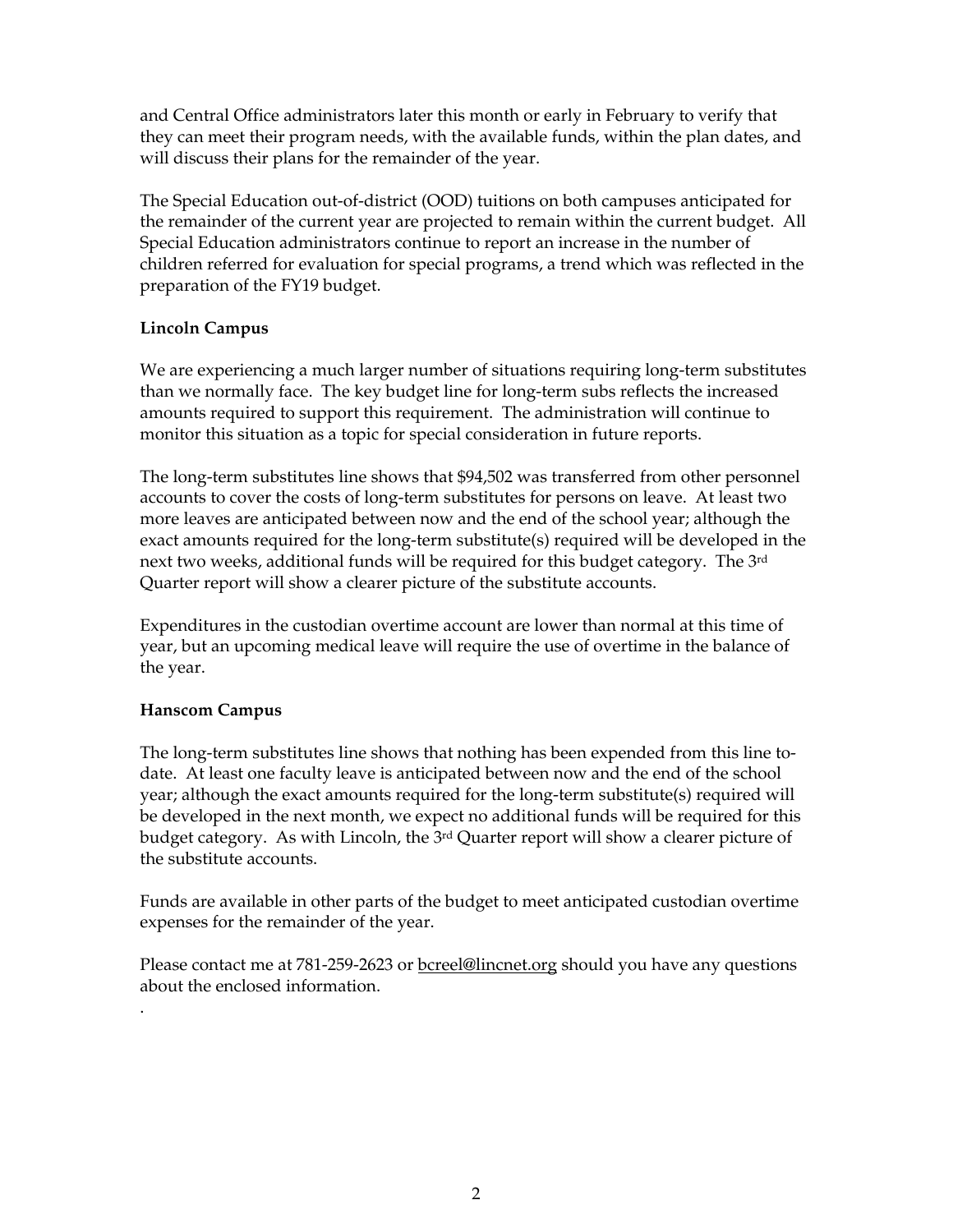#### **Lincoln Campus FY 2018 OPERATING BUDGET -- STATUS REPORT 2nd Quarter**

**as of January 3, 2018**

| <b>Expense Category</b>                          |              | Original FY18<br>Operating<br><b>Budget</b> |                | <b>Revised FY18</b><br>Operating<br><b>Budget</b> |                | Expended  |          |        | Expended & Encumbered | % of total |        |
|--------------------------------------------------|--------------|---------------------------------------------|----------------|---------------------------------------------------|----------------|-----------|----------|--------|-----------------------|------------|--------|
|                                                  |              |                                             |                |                                                   |                | Amount    | Percent  | Amount |                       | Percent    | budget |
| School Committee                                 | \$           | 5,485                                       | $\mathbb{S}$   | 5,485                                             | \$             | 2,628     | 47.9%    | \$     | 4,745                 | 86.5%      | 0.05%  |
| Personnel                                        |              |                                             |                |                                                   |                |           |          |        |                       |            |        |
| Administrator Salaries                           | \$           | 851,145                                     | \$             | 851,145                                           | \$             | 409,273   | 48.1%    | \$     | 851,132               | 100.0%     | 7.59%  |
| Professional Salaries (Teachers, Nurses, etc.)   |              |                                             |                |                                                   |                |           |          |        |                       |            |        |
| • Regular salaries                               | \$           | 6,287,043                                   | \$             | 6,087,495                                         | \$             | 2,367,058 | 38.9%    | \$     | 6,075,452             | 99.8%      | 54.27% |
| • Stipends (leadership & mentoring)              | \$           | 269,822                                     | $\mathfrak{S}$ | 361,961                                           | \$             | 114,682   | 31.7%    | \$     | 350,860               | 96.9%      | 3.23%  |
| • Substitutes (daily & long-term)                | \$           | 181,222                                     | \$             | 211,405                                           | $\mathfrak{S}$ | 103,524   | 49.0%    | \$     | 159,409               | 75.4%      | 1.88%  |
| • Misc. Salaries (see note 1)                    | \$           | 110,624                                     | $\mathcal{S}$  | 110,009                                           | $\mathfrak{S}$ | 43,931    | 39.9%    | \$     | 76,030                | 69.1%      | 0.98%  |
| Paraprofessionals Wages                          |              |                                             |                |                                                   |                |           |          |        |                       |            |        |
| • Special Education Tutors                       | \$           | 97,117                                      | \$             | 173,082                                           | $\mathcal{S}$  | 67,840    | 39.2%    | \$     | 156,834               | 90.6%      | 1.54%  |
| • Instructional Assistants                       | \$           | 215,178                                     | $\mathcal{S}$  | 215,178                                           | $\mathcal{S}$  | 82,268    | 38.2%    | \$     | 204,463               | 95.0%      | 1.92%  |
| • Other paraprofessionals                        | \$           | 75,786                                      | \$             | 75,786                                            | $\mathcal{S}$  | 34,448    | 45.5%    | \$     | 75,785                | 100.0%     | 0.68%  |
| Support Staff                                    |              |                                             |                |                                                   |                |           |          |        |                       |            |        |
| • Secretaries                                    | \$           | 403,529                                     | \$             | 400,528                                           | \$             | 190,655   | 47.6%    | \$     | 400,439               | 100.0%     | 3.57%  |
| • Facilities, Maintenance & Custodial Staff      | \$           | 582,927                                     | \$             | 584,178                                           | \$             | 285,783   | 48.9%    | \$     | 578,755               | 99.1%      | 5.21%  |
| • Overtime                                       | \$           | 26,124                                      | \$             | 22,329                                            | \$             | 5,141     | 23.0%    | \$     | 5,141                 | 23.0%      | 0.20%  |
| Professional & Staff Development                 | \$           | 48,480                                      | $\mathcal{S}$  | 49,745                                            | $\mathfrak{S}$ | 18,192    | 36.6%    | \$     | 27,630                | 55.5%      | 0.44%  |
| Supplies, Equipment & Services                   |              |                                             |                |                                                   |                |           |          |        |                       |            |        |
| In-District Transportation                       | \$           | 401,000                                     | \$             | 401,000                                           | \$             | 142,100   | 35.4%    | \$     | 401,000               | 100.0%     | 3.58%  |
| Out of District Special Education Transportation | \$           | 102,745                                     | $\mathcal{S}$  | 102,745                                           | $\mathcal{S}$  |           | $0.0\%$  | \$     |                       | $0.0\%$    | 0.92%  |
| Special Education Tuition (OOD & collaboratives) | \$           | 242,616                                     | \$             | 242,616                                           | \$             | 59,157    | 24.4%    | \$     | 225,875               | 93.1%      | 2.16%  |
| General Supplies and Materials                   |              |                                             |                |                                                   |                |           |          |        |                       |            |        |
| • Textbooks                                      | \$           | 20,953                                      | \$             | 16,177                                            | \$             | 9,151     | 56.6%    | \$     | 9,151                 | 56.6%      | 0.14%  |
| • Other Published Materials                      | \$           | 81,968                                      | \$             | 81,818                                            | $\mathcal{S}$  | 38,235    | 46.7%    | \$     | 41,625                | 50.9%      | 0.73%  |
| • Durable Goods and Equipment                    | \$           | 76,587                                      | $\mathfrak{S}$ | 82,412                                            | $\mathfrak{S}$ | 34,137    | 41.4%    | \$     | 39,705                | 48.2%      | 0.73%  |
| • Consumable Supplies                            | \$           | 101,088                                     | \$             | 103,718                                           | $\mathfrak{S}$ | 45,088    | $43.5\%$ | \$     | 53,820                | 51.9%      | 0.92%  |
| • Contracted Services                            | \$           | 204,800                                     | $\mathfrak{S}$ | 212,222                                           | $\mathfrak{S}$ | 66,329    | 31.3%    | \$     | 116,190               | 54.7%      | 1.89%  |
| Facilities & Maintenance                         |              |                                             |                |                                                   |                |           |          |        |                       |            |        |
| • Utilities -- heat                              | \$           | 190,000                                     | $\mathcal{S}$  | 182,901                                           | $\mathcal{S}$  | 26,282    | 14.4%    | \$     | 175,000               | 95.7%      | 1.63%  |
| • Utilities -- electricity                       | \$           | 240,494                                     | $\mathfrak{S}$ | 240,494                                           | $\mathcal{S}$  | 76,619    | 31.9%    | \$     | 230,000               | 95.6%      | 2.14%  |
| • Utilities -- water, sewer, telephones          | \$           | 35,663                                      | \$             | 35,663                                            | $\mathcal{S}$  | 12,819    | 35.9%    | \$     | 32,509                | 91.2%      | 0.32%  |
| • Maintenance Services & Supplies                | \$           | 146,391                                     | \$             | 143,784                                           | \$             | 56,523    | 39.3%    | \$     | 84,805                | 59.0%      | 1.28%  |
| • Custodial Services & Supplies                  | \$           | 37,668                                      | $\mathfrak{S}$ | 37,668                                            | \$             | 13,801    | 36.6%    | \$     | 13,865                | 36.8%      | 0.34%  |
| • Building and Capital Projects                  | \$           | 10,000                                      | \$             | 15,152                                            | \$             | 3,759     | $24.8\%$ | \$     | 3,900                 | 25.7%      | 0.14%  |
| IT Replacement Cycle                             | \$           | 110,465                                     | \$             | 110,465                                           | \$             | 97,823    | 88.6%    | \$     | 97,823                | 88.6%      | 0.98%  |
| Other expenses (see note 2)                      | \$           | 59,283                                      | $\mathfrak{S}$ | 59,043                                            | \$             | 5,491     | 9.3%     | \$     | 16,946                | 28.7%      | 0.53%  |
| TOTALS (see note 3)                              | $\mathbb{S}$ | $11,216,203$ \$                             |                | $11,216,203$ \$ 4,412,732                         |                |           | 39.3%    | \$     | 10,508,889            | 93.7%      | 100.0% |

**Notes** 

1. Includes personnel control, home/hospital teaching, certain curriculum development & instrumental instruction salaries.

2. Includes (but not limited to) postage, legal expenses including settlements, advertising, printing, permits,etc.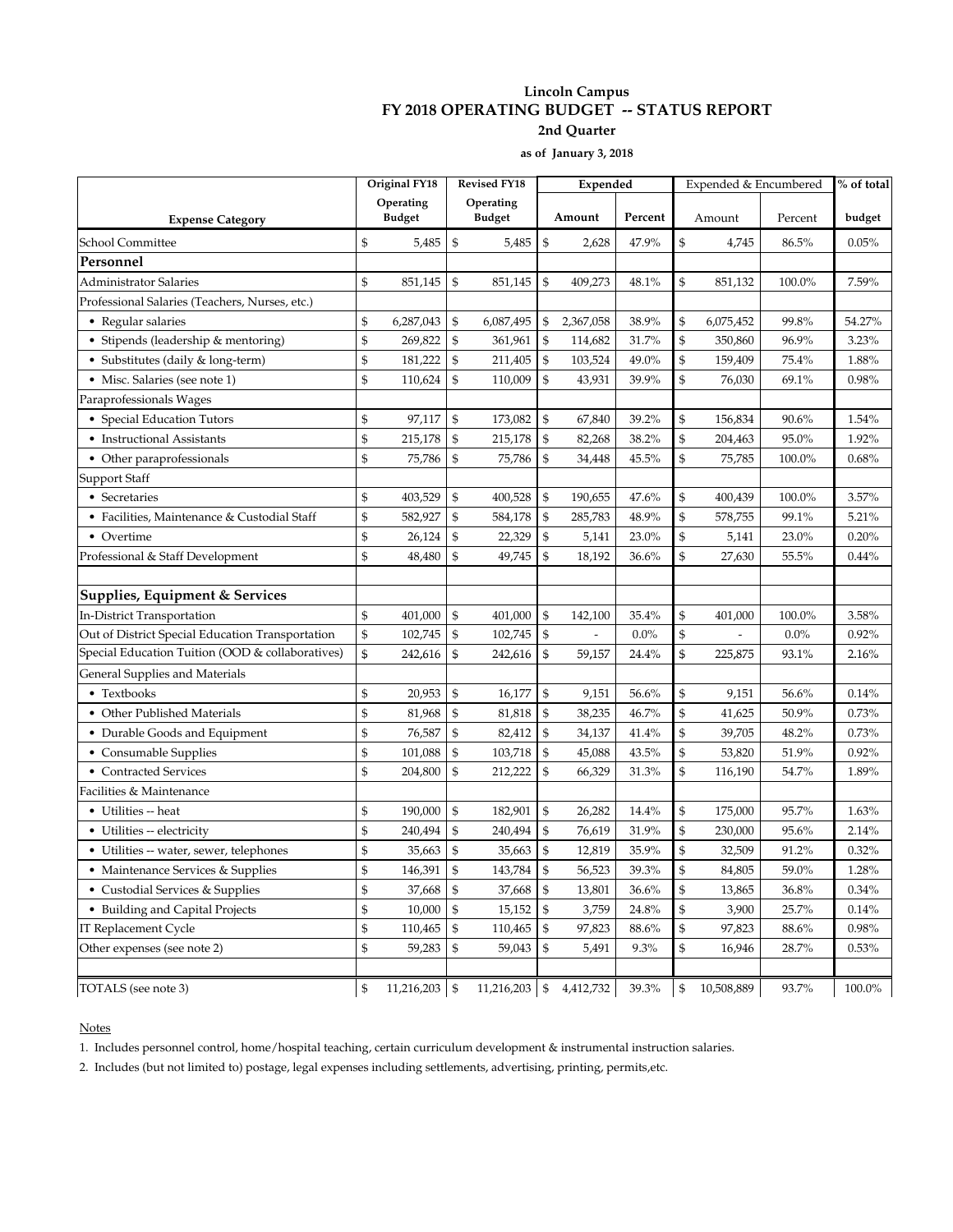#### **Hanscom Campus FY 2018 OPERATING BUDGET -- STATUS REPORT 2nd Quarter**

**as of January 3, 2018**

|                                                  | Original FY18  |                            | <b>Revised FY18</b>                             |                            | Expended       |           |         | Expended & Encumbered |            |         | % of total |
|--------------------------------------------------|----------------|----------------------------|-------------------------------------------------|----------------------------|----------------|-----------|---------|-----------------------|------------|---------|------------|
| <b>Expense Category</b>                          |                | Operating<br><b>Budget</b> |                                                 | Operating<br><b>Budget</b> |                | Amount    | Percent | Amount                |            | Percent | budget     |
| School Committee                                 | $\mathfrak{S}$ | 4,750                      | $\mathbb{S}$                                    | 4,758                      | $\mathfrak{S}$ | 2,330     | 49.0%   | \$                    | 4,208      | 88.4%   | 0.03%      |
| Personnel                                        |                |                            |                                                 |                            |                |           |         |                       |            |         |            |
| Administrator Salaries                           | \$             | 864,793                    | \$                                              | 864,793                    | $\mathfrak{S}$ | 415,824   | 48.1%   | \$                    | 864,781    | 100.0%  | 5.82%      |
| Professional Salaries (Teachers, Nurses, etc.)   |                |                            |                                                 |                            |                |           |         |                       |            |         |            |
| • Regular salaries                               | \$             | 5,863,152                  | \$                                              | 5,837,066                  | \$             | 2,289,622 | 39.2%   | \$                    | 5,835,599  | 100.0%  | 39.28%     |
| • Stipends (leadership & mentoring)              | \$             | 397,212                    | $\mathbb{S}$                                    | 393,708                    | $\mathcal{S}$  | 147,891   | 37.6%   | $\mathfrak{S}$        | 378,408    | 96.1%   | 2.65%      |
| • Substitutes (daily & long-term)                | \$             | 131,903                    | \$                                              | 131,903                    | $\mathfrak{s}$ | 27,125    | 20.6%   | $\mathfrak{S}$        | 27,125     | 20.6%   | 0.89%      |
| • Misc. Salaries (see note 1)                    | \$             | 108,162                    | \$                                              | 108,013                    | \$             | 27,563    | 25.5%   | \$                    | 41,293     | 38.2%   | 0.73%      |
| Paraprofessionals Wages                          |                |                            |                                                 |                            |                |           |         |                       |            |         |            |
| • Special Education Tutors                       | \$             | 567,078                    | \$                                              | 561,986                    | \$             | 217,685   | 38.7%   | \$                    | 532,176    | 94.7%   | 3.78%      |
| • Instructional Assistants                       | \$             | 309,897                    | $\, \, \raisebox{10pt}{\text{\circle*{1.5}}}\,$ | 343,052                    | $\mathfrak{s}$ | 132,943   | 38.8%   | \$                    | 331,641    | 96.7%   | 2.31%      |
| • Other paraprofessionals                        | $\mathfrak{S}$ | 84,654                     | \$                                              | 84,261                     | \$             | 38,357    | 45.5%   | $\mathbb{S}$          | 84,261     | 100.0%  | 0.57%      |
| Support Staff                                    |                |                            |                                                 |                            |                |           |         |                       |            |         |            |
| • Secretaries                                    | \$             | 395,800                    | \$                                              | 397,452                    | \$             | 190,842   | 48.0%   | \$                    | 397,410    | 100.0%  | 2.67%      |
| • Facilities, Maintenance & Custodial Staff      | \$             | 543,243                    | \$                                              | 541,036                    | $\mathfrak{s}$ | 262,773   | 48.6%   | \$                    | 537,279    | 99.3%   | 3.64%      |
| • Overtime                                       | \$             | 15,785                     | $\mathcal{S}$                                   | 15,739                     | $\mathfrak{S}$ | 6,863     | 43.6%   | \$                    | 6,863      | 43.6%   | 0.11%      |
| Professional & Staff Development                 | \$             | 52,308                     | $\mathcal{S}$                                   | 63,876                     | \$             | 34,065    | 53.3%   | \$                    | 46,577     | 72.9%   | 0.43%      |
| Employee Benefits & Town Svcs                    | \$             | 1,694,887                  | \$                                              | 1,694,887                  | \$             | 465,510   | 27.5%   | \$                    | 1,600,000  | 94.4%   | 11.41%     |
| Supplies, Equipment & Services                   |                |                            |                                                 |                            |                |           |         |                       |            |         |            |
| In-District Transportation                       |                |                            |                                                 |                            |                |           |         |                       |            |         |            |
| Out of District Special Education Transportation | \$             | 290,750                    | $\mathcal{S}$                                   | 290,750                    | $\mathcal{S}$  | 280,805   | 96.6%   | \$                    | 280,805    | 96.6%   | 1.96%      |
| Special Education Tuition (OOD & collaboratives) | \$             | 2,416,623                  | \$                                              | 2,416,927                  | \$             | 647,789   | 26.8%   | $\mathbb{S}$          | 1,616,965  | 66.9%   | 16.27%     |
| General Supplies and Materials                   |                |                            |                                                 |                            |                |           |         |                       |            |         |            |
| • Textbooks                                      | \$             | 25,501                     | $\mathcal{S}$                                   | 23,356                     | \$             | 8,454     | 36.2%   | \$                    | 8,454      | 36.2%   | 0.16%      |
| • Other Published Materials                      | \$             | 71,134                     | $\mathcal{S}$                                   | 72,196                     | \$             | 30,437    | 42.2%   | \$                    | 34,577     | 47.9%   | 0.49%      |
| • Durable Goods and Equipment                    | \$             | 98,365                     | $\mathfrak{s}$                                  | 98,991                     | $\mathfrak{S}$ | 56,277    | 56.9%   | $\mathfrak{S}$        | 58,598     | 59.2%   | 0.67%      |
| • Consumable Supplies                            | \$             | 113,852                    | $\mathfrak{s}$                                  | 112,298                    | \$             | 50,806    | 45.2%   | \$                    | 57,488     | 51.2%   | 0.76%      |
| • Contracted Services                            | \$             | 210,097                    | \$                                              | 218,576                    | \$             | 64,633    | 29.6%   | \$                    | 102,261    | 46.8%   | 1.47%      |
| Facilities & Maintenance                         |                |                            |                                                 |                            |                |           |         |                       |            |         |            |
| • Utilities -- heat                              | \$             | 50,000                     | \$                                              | 50,000                     | \$             | 5,530     | 11.1%   | \$                    | 35,000     | 70.0%   | 0.34%      |
| • Utilities -- electricity                       | \$             | 125,000                    | $\mathfrak{s}$                                  | 125,000                    | $\mathfrak{s}$ | 47,979    | 38.4%   | $\mathfrak{S}$        | 115,000    | 92.0%   | 0.84%      |
| • Utilities -- water, sewer, telephones          | \$             | 30,053                     | \$                                              | 30,053                     | $\mathfrak{s}$ | 9,731     | 32.4%   | $\mathfrak{S}$        | 24,436     | 81.3%   | 0.20%      |
| • Maintenance Services & Supplies                | \$             | 187,780                    | $\mathcal{S}$                                   | 174,536                    | \$             | 39,340    | 22.5%   | $\mathfrak{S}$        | 96,912     | 55.5%   | 1.17%      |
| • Custodial Services & Supplies                  | \$             | 32,375                     | $\mathcal{S}$                                   | 32,375                     | \$             | 15,721    | 48.6%   | \$                    | 15,867     | 49.0%   | 0.22%      |
| • Building and Capital Projects                  | \$             | 53,599                     | $\, \, \raisebox{10pt}{\text{\circle*{1.5}}}\,$ | 50,741                     | $\mathfrak{s}$ | 4,124     | 8.1%    | \$                    | 6,164      | 12.1%   | 0.34%      |
| IT Replacement Cycle                             | $\mathfrak{S}$ | 75,601                     | \$                                              | 75,601                     | $\mathfrak{S}$ | 74,253    | 98.2%   | \$                    | 74,253     | 98.2%   | 0.51%      |
| Other expenses (see note 2)                      | $\mathfrak{S}$ | 43,988                     | $\mathbb{S}$                                    | 44,414                     | $\mathfrak{S}$ | 4,412     | 9.9%    | \$                    | 13,102     | 29.5%   | 0.30%      |
| TOTALS (see note 3)                              | $\mathcal{S}$  | 14,858,342   \$            |                                                 | 14,858,342                 | $\mathfrak{S}$ | 5,599,682 | 37.7%   | \$                    | 13,227,502 | 89.0%   |            |

#### **Notes**

1. Includes personnel control, home/hospital teaching, certain curriculum development & instrumental instruction salaries.

2. Includes (but not limited to) postage, legal expenses including settlements, advertising, printing, permits,etc.